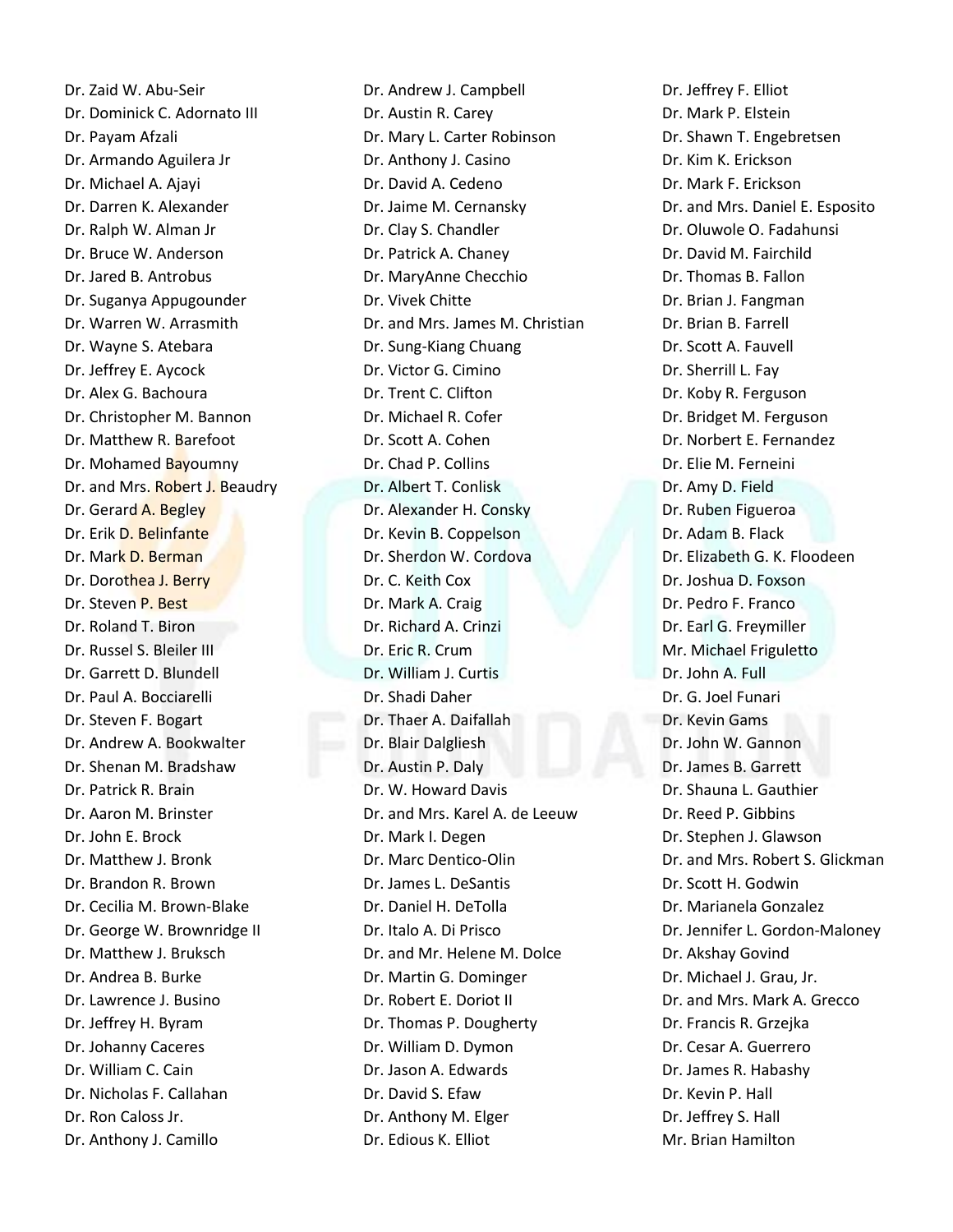Dr. Jesse Han Dr. Daniel K. Han Dr. David J. Haralson Dr. Monroe E. Harris Jr Dr. Brian C. Harsha Dr. Thomas E. Helfst Dr. Mauricio J. Herrera Dr. Adam T. Hershkin Dr. Keith D. Hoffmann Dr. Curtis J. Holmes Dr. Daniel J. Honl Dr. Mehran Hossaini-Zadeh Dr. Austin Y. Ivey Dr. D. C. Jackson Dr. Richard F. Jackson Dr. Kirk H. Johnson Dr. Antoine G. Johnson Dr. J. A. Johnson Dr. Michael P. Johnson Dr. Bradley S. Johnson Dr. Donald J. Johnson Dr. and Mrs. Harry E. Jones Dr. Byung J. Joo Dr. and Mrs. Robert S. Julian Dr. John B. Kazwell Dr. Kanyon R. Keeney Dr. Max Kernizan Dr. David A. Kessler Dr. Victor Y. Kim Dr. Peter H. Kim Dr. Thomas J. King III Dr. Michael A. King Dr. Derek T. King Dr. George D. Kirby Dr. Steven R. Kishter Dr. Stephen J. Klein Dr. Jan A. Kooning & Dr. Lisa M. Gitelson Dr. Jack I. Krajekian Dr. Anita Kris Dr. James E. Krochmal Dr. Michael B. Krzemien Dr. Kierian B. Kuklok Dr. and Mrs. Pritchard Lam Dr. Jesse L. Lanzon Dr. Thomas H. Lapp Dr. and Mrs. Robert Laski

Dr. Joseph A. LaSpisa Dr. Anh D. Le Dr. Michael K. Lecholop Dr. D Graham Lee Dr. Bryan D. Lee Dr. Janice S. Lee Dr. Jason D. Lee Dr. Paul Y. Lee Dr. and Mrs. Raymond W. Lee Dr. Gregory A. Lehman Dr. Jeremy D. Leland Dr. James Lemon Dr. Edwin M. K. Leung Dr. Nikolay Levintov Dr. Wendy P. Liao Dr. Donald R. Liberty Dr. Vivian Lim Dr. Susie I. Lin Dr. William E. Lippisch Dr. Thuan C. Loi Dr. L. K. Long Dr. Richard G. Long Dr. Patrick J. Lorge Dr. David C. Ludwig Dr. Michael Lypka Dr. Peter E. Lyu Dr. Ashley E. Manlove Dr. Jose M. Marchena Dr. Stephen J. Maroda Jr Dr. Chadwick J. Marshall Dr. Anthony J. Massaro Dr. George H. Master Dr. Manuel J. Matos Dr. Charles E. Maxwell The McClung Family Fund Dr. Barry R. McGuire Dr. John S. McIntyre Dr. Kimberly A. Meng Dr. Michael A. Menis Dr. Adam S. Merriam Dr. Michael E. Miller Dr. Ivo A. Miller Dr. Denis D. Miller Dr. Lisa L. Miller Dr. Samuel E. Molind Ms. Kimberly Molley

Dr. Lawrence J. Monaldo Dr. Ofilio J. Morales Dr. Stewart E. Moreland Dr. David M. Morgan Dr. Darryl L. Morris Sr Dr. Thomas P. Murphy Dr. William A. Myers II Dr. Bryan M. Nack Dr. John C. Nale Dr. Michael G. Neilson Dr. Emery L. Nicholas Dr. Larry W. Nissen Dr. Amir Nojoumi Dr. and Mrs. Haeman B. Noori Dr. Derek R. Nykiel Dr. Thomas C. Ocheltree Jr Dr. Albert D. Oliphant Dr. Alexis B. Olsson Dr. John G. Orfanos Dr. Elizabeth M. Orsini Dr. Adam M. Ozment Dr. Leo Paige Dr. Kristopher D. Paik Mr. Steven Parello Dr. Niral N. Parikh Dr. Ketan J. Patel Dr. Rinil R. Patel Dr. Dhaval T. Patel Dr. Charles R. Payerle Col. Alan L Peet Dr. Andrew M. Petersen Dr. Adam S. Pitts Dr. Justin C. Ponquinette Dr. Pavol Porazik Dr. Kathlyn K. Powell Dr. E Carmel Pradel Dr. Steven G. Press Dr. Peter E. Protzel Dr. Donny L. Quick Dr. Ronald C. Quintia Dr. Aaron E. Quitmeyer Dr. Andrew I. Radovan Dr. Rajiv Rajagopal Dr. P. Angela Rake Dr. Williamson T. Ratliff Dr. Prashanth Ravi